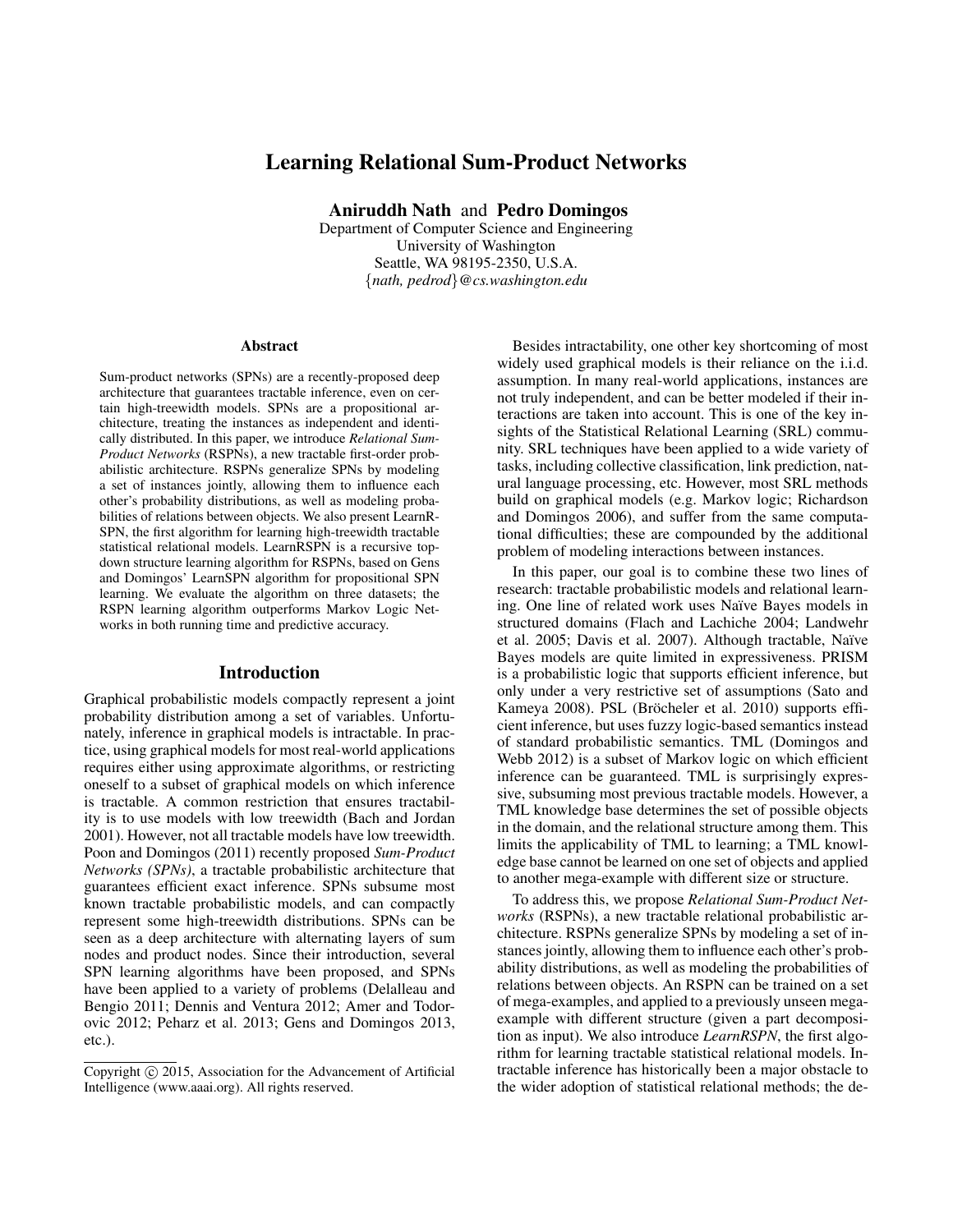velopment of learning and inference algorithms for tractable relational models could go a long way towards making SRL more widely applicable.

### Background

# Sum-Product Networks

A sum-product network (SPN) is a rooted directed acyclic graph with univariate distributions at the leaves; the internal nodes are (weighted) sums and (unweighted) products.

Definition 1. (Gens and Domingos 2013)

- 1. A tractable univariate distribution is an SPN.
- 2. A product of SPNs with disjoint scopes is an SPN. (The scope of an SPN is the set of variables that appear in it.)
- 3. A weighted sum of SPNs with the same scope is an SPN, provided all weights are positive.
- 4. Nothing else is an SPN.

See fig. 1 for an example SPN.

A univariate distribution is tractable iff its partition function and mode can be computed in constant time.

Intuitively, an SPN can be thought of as an alternating set of mixtures (sums) and decompositions (products) of the leaf variables. If the values at the leaf nodes are set to the partition functions of the corresponding univariate distributions, then the value at the root is the partition function (i.e. the sum of the unnormalized probabilities of all possible assignments to the leaf variables). This allows the partition function to be computed in time linear in the size of the SPN.

If the values of some variables are known, the leaves corresponding to those variables' distributions are set to those values' probabilities, and the remainder are replaced by their (univariate) partition functions. This yields the unnormalized probability of the evidence, which can be divided by the partition function to obtain the normalized probability. The most probable state of the SPN, viewing sums as marginalized-out hidden variables, can also be computed in linear time.

# Learning SPNs

The first learning algorithms for sum-product networks used a fixed network structure, and only optimized the weights (Poon and Domingos 2011; Amer and Todorovic 2012; Gens and Domingos 2012). The network structure is domaindependent; applying SPNs to a new problem required manually designing a suitable network structure.

More recently, several algorithms have been proposed that learn both the weights and the network structure, allowing SPNs to be applied out-of-the-box to new domains. Dennis and Ventura (2012) suggested an algorithm that builds an SPN based on a hierarchical clustering of variables. Gens and Domingos (2013) construct SPNs top-down, recursively partitioning instances and variables. Peharz et al. (2013) construct SPNs bottom-up, greedily merging SPNs into models of larger scope. These algorithms have been shown to perform well on a variety of domains, making more accurate predictions than conventional graphical models, while guaranteeing tractable inference.



Figure 1: Example SPN over the variables 'Smokes' and 'Cancer'. The weights of the sum node are indicated next to the corresponding edges. At the leaves, each variable is modeled via a Bernoulli distribution; the numbers next to each leaf are the success probabilities of the corresponding Bernoulli distributions.

### Statistical Relational Learning

SPNs are a propositional representation, modeling instances as independent and identically distributed (i.i.d.). Although the i.i.d. assumption is widely used in statistical machine learning, it is often an unrealistic assumption. In practice, objects usually interact with each other; Statistical Relational Learning algorithms (Getoor and Taskar 2007) can capture dependencies between objects, and make predictions about relationships between them.

Markov Logic Networks (MLNs; Richardson and Domingos 2006) are a widely-used representation for relational learning. An MLN is a first-order representation of the dependencies between objects in a domain. Given a *megaexample* (a set of related objects), an MLN can be *grounded* into a propositional graphical model representing a joint probability distribution over the attributes and relations among those objects. Unfortunately, the resulting graphical model is typically high-treewidth, and inference is intractable. In practice, users of SRL methods typically resort to approximate inference algorithms based on MCMC or loopy belief propagation, resulting in long runtimes and unreliable predictions. Like propositional graphical models, statistical relational models can be trivially restricted to the low-treewidth case, but this comes at great cost to the representational power of the model.

Tractable Markov Logic (TML; Domingos and Webb 2012; Webb and Domingos 2013) is a subset of Markov Logic that guarantees polynomial-time inference, even in certain cases where the ground propositional model would be high-treewidth. TML is expressive enough to capture several cases of interest, including junction trees, non-recursive PCFGs and hierarchical mixture models. A TML knowledge base is a generative model that decomposes the domain into parts, with each part drawn probabilistically from a class hierarchy. Each part is further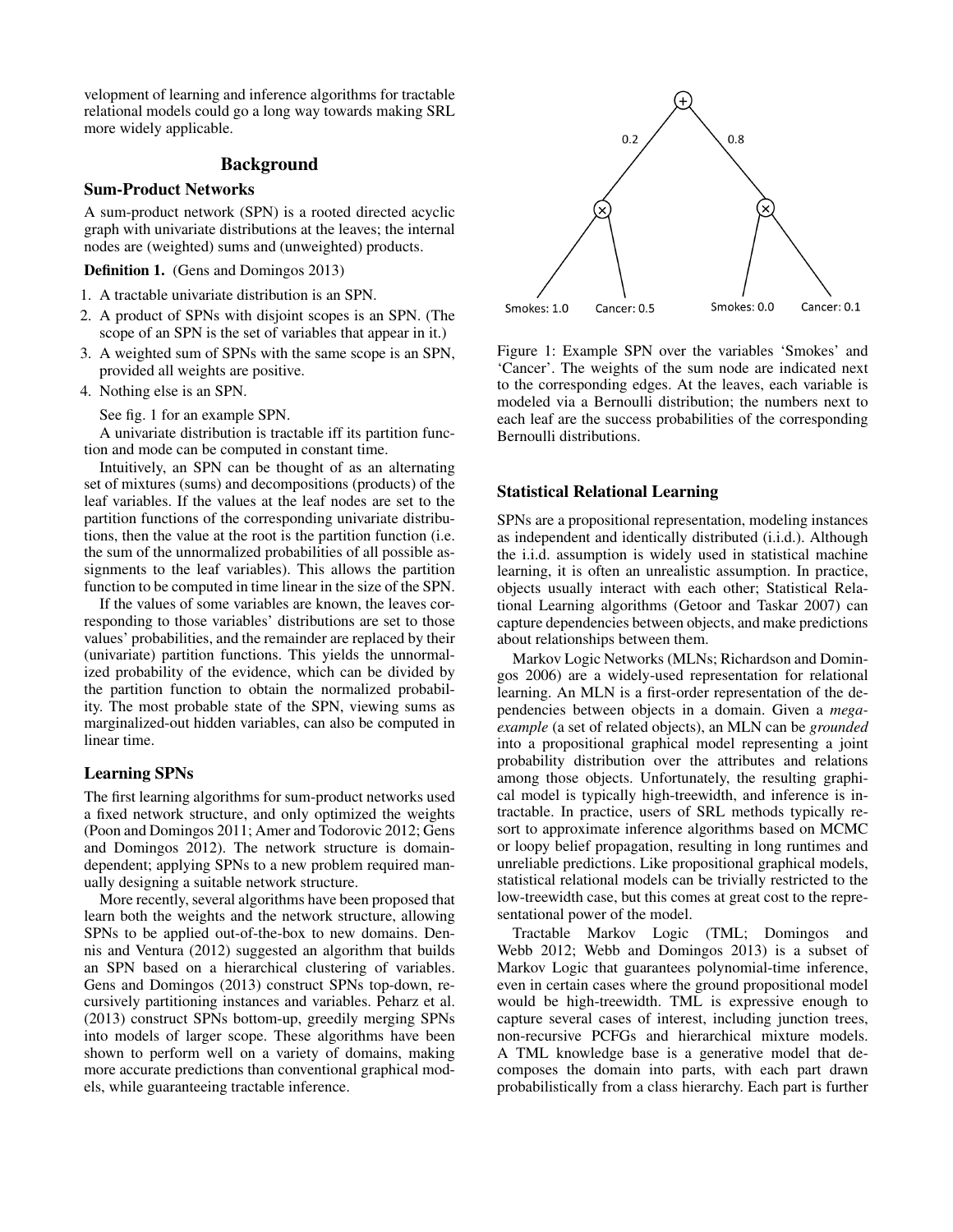probabilistically decomposed into subparts (according to its class). The key limitation of TML is that the knowledge base fully specifies the set of possible objects in the domain, and their class and part structure. A TML knowledge base cannot generalize across mega-examples of varying size or structure.

This paper uses some first-order logic terminology. '*Predicate*' refers to a first-order logic predicate. (Our representation and algorithm support numeric attributes and relations as well, but for simplicity we focus on the Boolean case.) A *grounding* of a predicate (or a *ground atom*) is a replacement of all its variables by constants.

### Relational Sum-Product Networks

### Exchangeable Distribution Templates

Before we define RSPNs, we first define the notion of an *Exchangeable Distribution Template* (EDT).

Definition 2. Consider a finite set of variables  $\{X_1, \ldots, X_n\}$  with joint probability distribution P. Let  $S(n)$  be the set of all permutations on  $\{1, \ldots, n\}$ .  $\{X_1, \ldots, X_n\}$  is a *finite exchangeable set* with respect to  $P$ if and only if  $P(X_1, \ldots, X_n) = P(X_{\pi(1)}, \ldots, X_{\pi(n)})$  for all  $\pi \in S(n)$ . (Diaconis and Freedman 1980).

Note that finite exchangeability does not require independence: a set of variables can be exchangeable despite having strong dependencies. (For example, consider binary variables  $X_1, \ldots, X_n$ , with a uniform distribution over value assignments with an even number of non-zero variables.)

Definition 3. An *Exchangeable Distribution Template* (EDT) is a function that takes a set of variables  $\{X_1, \ldots, X_n\}$  as input (*n* is unknown a priori), and returns a joint probability distribution  $P$  with respect to which  $\{X_1, \ldots, X_n\}$  is exchangeable. We refer to the probability distribution  $P$  returned by the EDT for a given set of variables as an *instantiation* of that EDT.

Example 1. The simplest family of EDTs simply returns a product of identical univariate distributions over each of  $X_1, \ldots, X_n$ . For example, if the variables are binary, then an EDT might model them as a product of Bernoulli distributions with some probability p.

Example 2. Consider an EDT over a set of binary variables  $X_1, \ldots, X_n$ , returning the following distribution:  $P(X_1,\ldots,X_n) \propto \frac{\lambda^k}{k!}$  $\frac{\lambda^k}{k!}e^{-\lambda}$ , where  $k = \sum_{X_i} \mathbf{1}[X_i]$ .  $\lambda$  is a parameter of the EDT. This is an EDT with a Poisson distribution over the number of variables in the set with value 1. (The probabilities must be renormalized, since the set of variables is finite.) Note that this EDT does not assume independence among variables.

Intuitively, EDTs can be thought of as probability distributions that depend only on aggregate statistics, and not on the values of individual variables in the set.

#### Relational Sum-Product Networks

Relational Sum-Product Networks (RSPNs) jointly model the attributes and relations among a set of objects. RSPNs inherit TML's notion of parts and classes. As in TML, each

part of a class also belongs to some class. Unlike TML, an RSPN class's parts may be *unique* or *exchangeable*. An object's unique parts are those that play a special role, e.g. the commander of a platoon, the queen of a bee colony, or the hub of a social network. The exchangeable parts are those that behave interchangeably: soldiers in a platoon, worker bees in a colony, spokes in a network, and so on.

Definition 4. A *definition* for class C in an RSPN consists of:

- A set of *attributes*: unary predicates A applicable to individuals of C.
- A vector  $U_C = (P_1, \ldots, P_n)$  specifying the classes of *unique parts*.
- A vector  $E_C = (P_1, \ldots, P_n)$  of classes of *exchangeable parts*
- A set of *relations* between parts: predicates of the form  $R_1(P_1, P_2)$  or  $R_2(C, P_1)$ , where  $P_1$  and  $P_2$  are either unique or exchangeable part classes of C. Predicates may be of any arity.
- A *class SPN* whose leaves fall into three categories:
	- $L_A^C$  is a univariate distribution over attribute A of C;
	- $-L_R^C$  is an EDT over binary (or higher-order) predicate  $R$  involving  $C$  and/or its part types (e.g. formulas of the form  $R_1(P_1, P_2)$  or  $R_2(C, P_1)$ , where  $P_1$  and  $P_2$ are part classes of  $C$ );
	- $L<sub>P</sub><sup>C</sup>$  is a sub-SPN for part class  $P$  (i.e. a valid class SPN for class  $P$ ).

All attributes, relations and parts of class C must be included in the class SPN. The class SPNs can have arbitrary internal structure.

Each  $P_k$  in  $U_C$  and  $E_C$  is an RSPN class. In principle, a class may occur multiple times in each part vector. In this case, each part may be uniquely identified by its index in the corresponding vector. However, to simplify this discussion, we assume that each class occurs at most once in  $(U_C, E_C)$ .

Example 3. The following is a partial class specification for a simple political domain. A 'Region' consists of an arbitrary number of nations, and relationships between nations are modeled at this level. A 'Nation' has a unique government and an arbitrary number of people. National properties such as 'High GDP' are modeled here. The 'Supports' relation can capture a distribution over the number of people in the nation who support the government.

```
class Region:
  exchangeable part Nation
  relation Adjacent (Nation, Nation)
  relation Conflict (Nation, Nation)
class Nation:
  unique part Government
  exchangeable part Person
  attribute HighGDP
  relation Supports(Person,Government)
```
See fig. 2 for an example class SPN.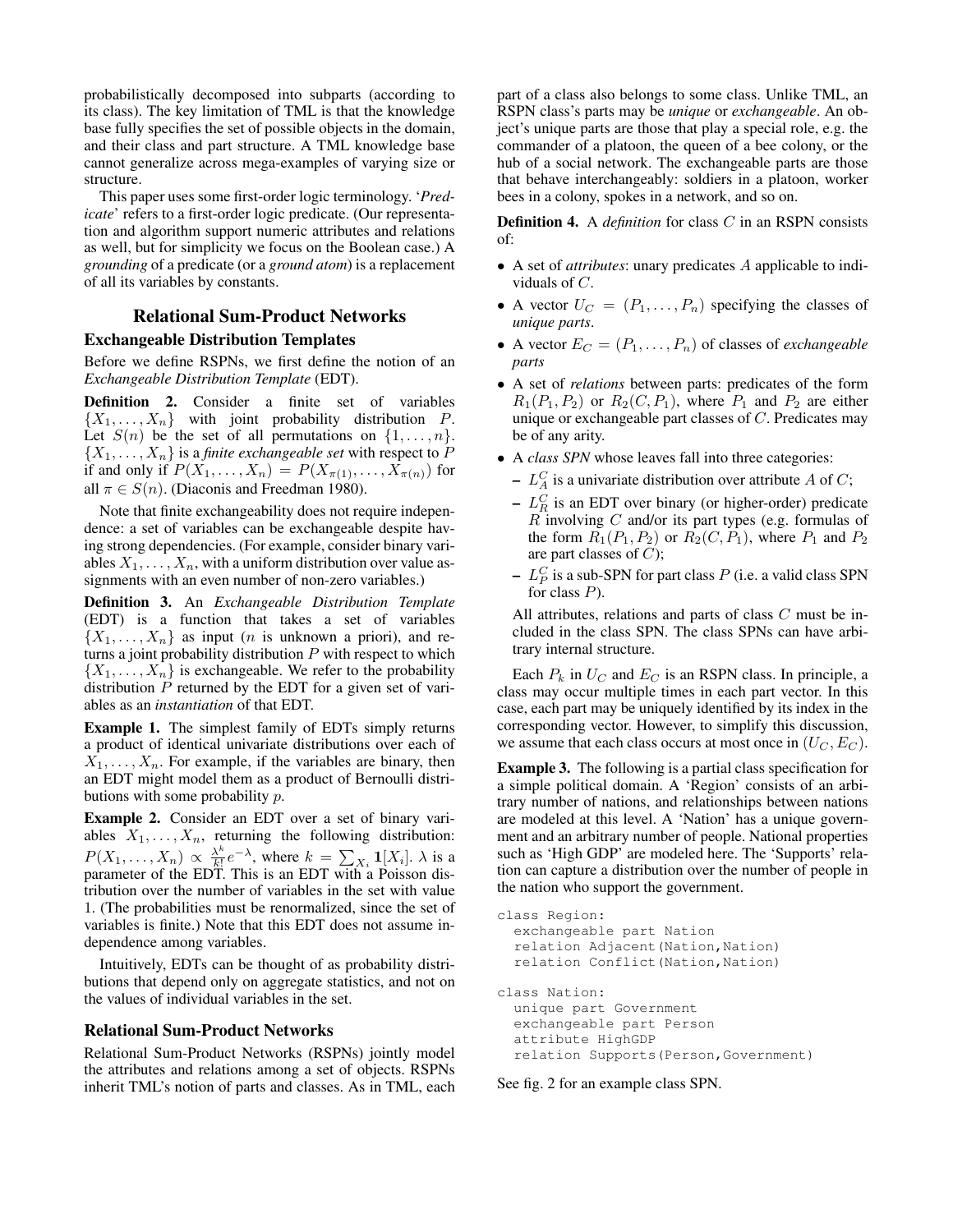

Figure 2: Partial SPN for the 'Nation' class (example 3). The sum node at the root represents a mixture model over two possible SPNs for 'Nation': one with high GDP (left), and the other with low GDP (right; omitted). The 'HighGDP' attribute is modeled by a Bernoulli distribution, and the 'Supports' relation is modeled by an EDT of the form described in example 1.

### Grounding an RSPN

Like MLNs, RSPNs are templates for propositional models. To generate a ground SPN from an RSPN, we take as input a *part decomposition*:

Definition 5. For RSPN class C, a C*-rooted part decomposition* consists of:

- An object O of class C ('*root*');
- Exactly one P-rooted part decomposition for each unique part class  $P$  in  $U_C$  (*'unique child'*);
- A (possibly empty) set of  $P$ -rooted decompositions for each exchangeable part class  $P$  in  $E_C$  (*'exchangeable children*').

The decomposition must be acyclic, i.e. an object may not be its own child or descendant. (This ensures that the ground SPN is acyclic even when the RSPN class structure contains cycles.)

To *ground* a class SPN is to instantiate the template for a specific set of objects. Given a class C and a part decomposition  $D$  rooted at object  $O$ , grounding  $C$ 's SPN yields a propositional SPN whose leaf distributions are over attributes and relations involving the objects in  $D$ . This is done recursively as follows:

- For leaves of the form  $L_A^C$ : replace the univariate distribution over predicate  $A$  in the class SPN with a univariate distribution over  $A(O)$  in the ground SPN.
- For leaves of the form  $L_R^C$ : replace the EDT over  $R(X, Y)$ in the class SPN with an instantiation of that EDT over the groundings of R.
- For leaves of the form  $L_P^C$ : recursively ground P's class SPN over each type- $P$  child of object  $O$ . Replace the leaf with a product over the resulting ground SPNs.



Figure 3: Example grounding of the 'Nation' class, with SPN from fig. 2.

Note that each attribute/relation/part may correspond to more than one leaf in the SPN (in different children of a sum node), potentially modeled by a different univariate distribution/EDT/class SPN. See fig. 3 for an example ground SPN.

#### Representational Power

The main limitation of the RSPN representation is that individual relational atoms are not modeled directly, but through aggregations. In this respect, it is similar to Probabilistic Relational Models (PRMs; Friedman et al. 1999)—though RSPNs guarantee tractable inference, unlike PRMs. Aggregations are extremely useful for capturing relational dependencies (Natarajan et al. 2012). For example, a person's smoking habits may depend on the number of friends she has who smoke, and not the smoking habits of each individual friend. Nevertheless, aggregations are not well-suited to capturing relational patterns that depend on specific paths of influence, such as Ising models.

It is important to note than RSPNs (and SPNs) are not simply tree-structured graphical models. The graph of an RSPN is not a conditional dependency graph, but a graphical representation of the computation of the partition function. A ground RSPN can be converted into an equivalent graphical model, but the resulting model may be high-treewidth, and computationally intractable as such.

In effect, RSPNs are a way to compactly represent context-specific independences in relational domains: different children of a sum node may have different variable decompositions in their product nodes. These context-specific independences are what give RSPNs more expressiveness than low-treewidth tractable models.

### Learning RSPNs

The learning task for RSPNs is to determine the structure and parameters of all the class SPNs in the domain. In this work, we assume that the part relationships among classes are known, i.e. the user determines what types of unique and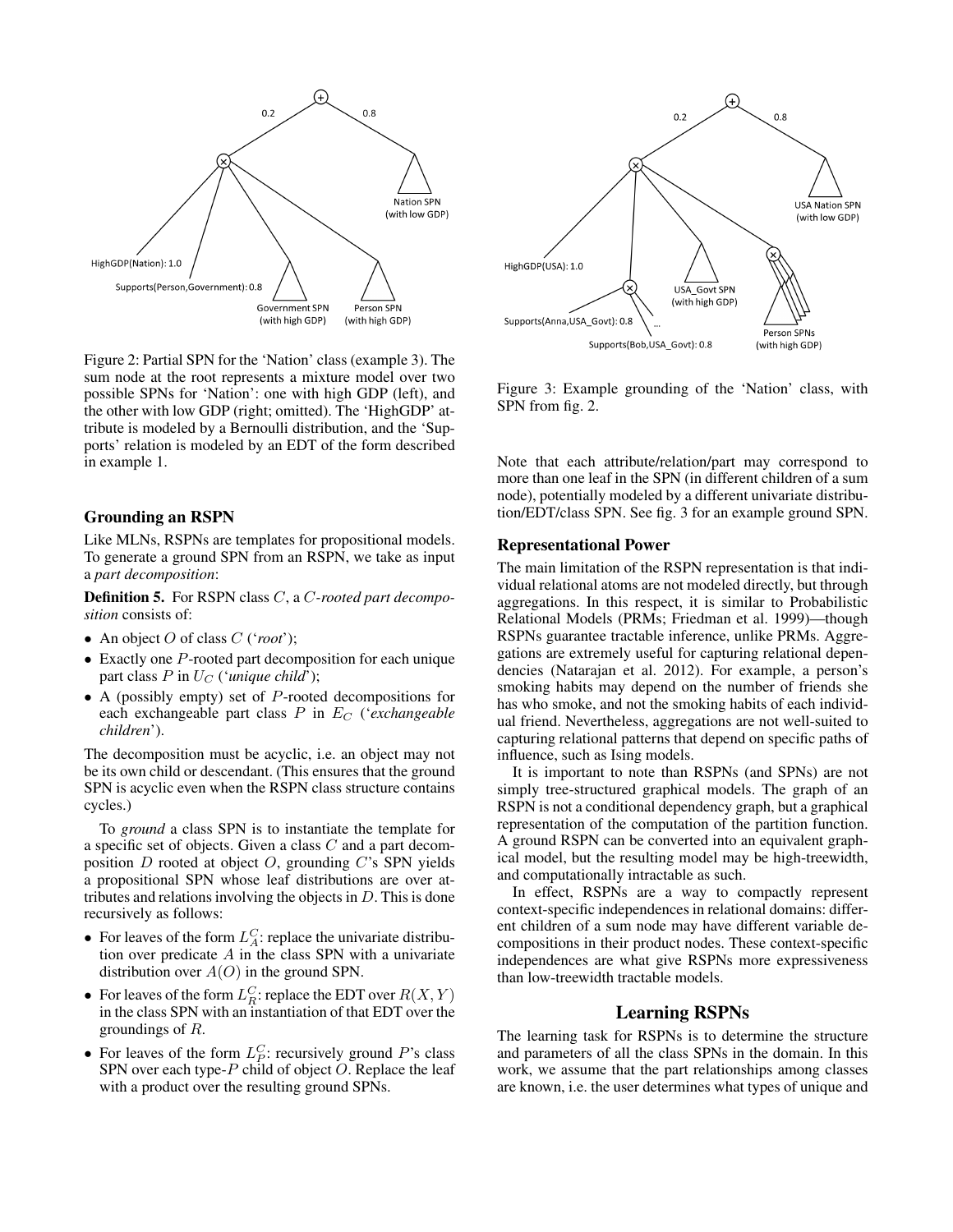### Algorithm 1 LearnRSPN $(C, T, V)$

**input:**  $C$ , a class  $T$ , a set of instances of  $C$  $V$ , a set of attributes, relation aggregates, and parts output: an RSPN for class C if  $|V| = 1$  then **if**  $v \in V$  is an attribute **then** return univariate estimated from  $v$ 's values in  $T$ else if  $v$  is a relation aggregate then return EDT estimated from  $v$ 's values in  $T$ else  $C_{child} \leftarrow$  class of  $v$  //v is a part  $T_{child} \leftarrow$  parts of  $t \in T$  of type  $C_{child}$  $V_{child} \leftarrow$  attributes, relations and parts of  $C_{child}$ return LearnRSPN $(C_{child}, T_{child}, V_{child})$ end if else partition  $V$  into approximately independent subsets  $V_i$ if success then return  $\prod_j$  LearnRSPN $(C, T, V_j)$ else partition  $T$  into sets of similar subsets  $T_i$ return  $\sum_i \frac{|T_i|}{|T|}$ .LearnRSPN $(C, T_i, V)$ end if end if

exchangeable parts are allowed for each class. The input for the learning algorithm is a set of part decompositions, and an evidence database specifying the values of the attributes and relations among the objects in those decompositions.

Our learning algorithm is based on the top-down LearnSPN algorithm (Gens and Domingos 2013). LearnSPN $(T, V)$  is a propositional SPN learning algorithm, and takes as input a set of training instances T and variables  $V$ . The algorithm attempts to decompose V into independent subsets  $V_1, \ldots, V_k$  (using pairwise statistical independence tests); if such a decomposition exists, LearnSPN recurses over each set (calling LearnSPN(T,  $V_1$ ),...,LearnSPN(T,  $V_k$ )), and returns a product node over the recursively learned sub-SPNs. If V does not decompose, LearnSPN instead clusters the instances T, recursively learns a sub-SPN over each subset  $T_1, \ldots, T_k$ , and returns a sum-node over the sub-SPNs, weighted by the mixture proportions. Under certain assumptions, LearnSPN can be seen as a greedy search maximizing the likelihood of the learned SPN.

Given an RSPN class C, LearnSPN could be used directly to learn an SPN over  $C$ 's attributes. However,  $C$ 's exchangeable parts pose a problem for LearnSPN: the number of leaf variables in the ground SPN can differ from one training instance to another, and between training instances and test instances. To address this, we propose the LearnRSPN algorithm (Alg. 1), a relational extension of LearnSPN. (For the purpose of this discussion, parts are assumed to be exchangeable; attributes of unique parts can be handled the same way as attributes of the parent part, and represented as separate leaves in the class SPN.)

LearnRSPN is a top-down algorithm similar to Learn-SPN; it attempts to find independent subsets from among the object's set of attributes, relations and parts; if multiple subsets exist, the algorithm learns a sub-SPN over each subset, and returns a product over the sub-SPNs. If independent subsets cannot be found, LearnRSPN instead clusters the instances, returning a sum node over the components, weighted by the mixture proportions.

LearnRSPN exploits the fact that predicates involving exchangeable parts are grounded into finite sets of exchangeable variables. Instead of treating each ground atom as a separate leaf in the SPN, LearnRSPN summarizes a set of exchangeable variables with an aggregate statistic (in our experiments, we used the fraction of true variables in the set, though other statistics can be used). This summary statistic is treated as a single variable in the decomposition stage of RSPN. Thus, attributes that are highly predictive of the statistics of the groundings of a relation will be grouped with that relation. Parts are similarly summarized by the statistics of their attribute and relation predicates.

The base case of LearnRSPN (when  $|V| = 1$ ) varies depending on what  $v$  is. When  $v$  is an attribute, the RSPN to be returned is simply a univariate distribution over the attribute, as in the propositional version of LearnSPN. When  $v$  is an aggregate over an exchangeable relation, the RSPN to be returned is an EDT over the relation. The final base case is when  $v$  is a part of class  $C_{child}$ . In this case, LearnRSPN returns an SPN for class  $C_{child}$ . Crucially, different SPNs are learned for  $C_{child}$  in different children of a sum node in parent class C (since the recursive call is made with a different set of instances).

Like LearnSPN, LearnRSPN can be seen as an algorithm schema rather than a single algorithm; the user is free to choose a clustering algorithm for instances, a dependency test for variable splitting, an aggregate statistic, and a family of EDTs for exchangeable relations. Note that different families of EDTs may require different aggregate statistics for parameter estimation. The fraction of true groundings is sufficient for the two EDTs described in examples 1 and 2.

#### Evaluation

### Methodology

We compared a Python implementation of LearnRSPN to two MLN structure learning algorithms:

- MSL (Kok and Domingos 2005), as implemented in the widely-used ALCHEMY system (Kok et al. 2008);
- LSM (Kok and Domingos 2010), a state-of-the-art MLN learning method.

We also evaluated a simple baseline (BL) that simply predicts each atom according to the global marginal probability of its predicate.

To cluster instances in LearnRSPN, we used the EM implementation in SCIKIT-LEARN (Pedregosa et al. 2011), with two clusters. To test independence, we fit a Gaussian distribution (for aggregate variables) or Bernoulli distribution (for binary attributes), and computed the pairwise mutual information  $(MI)$  between the variables. The test statistic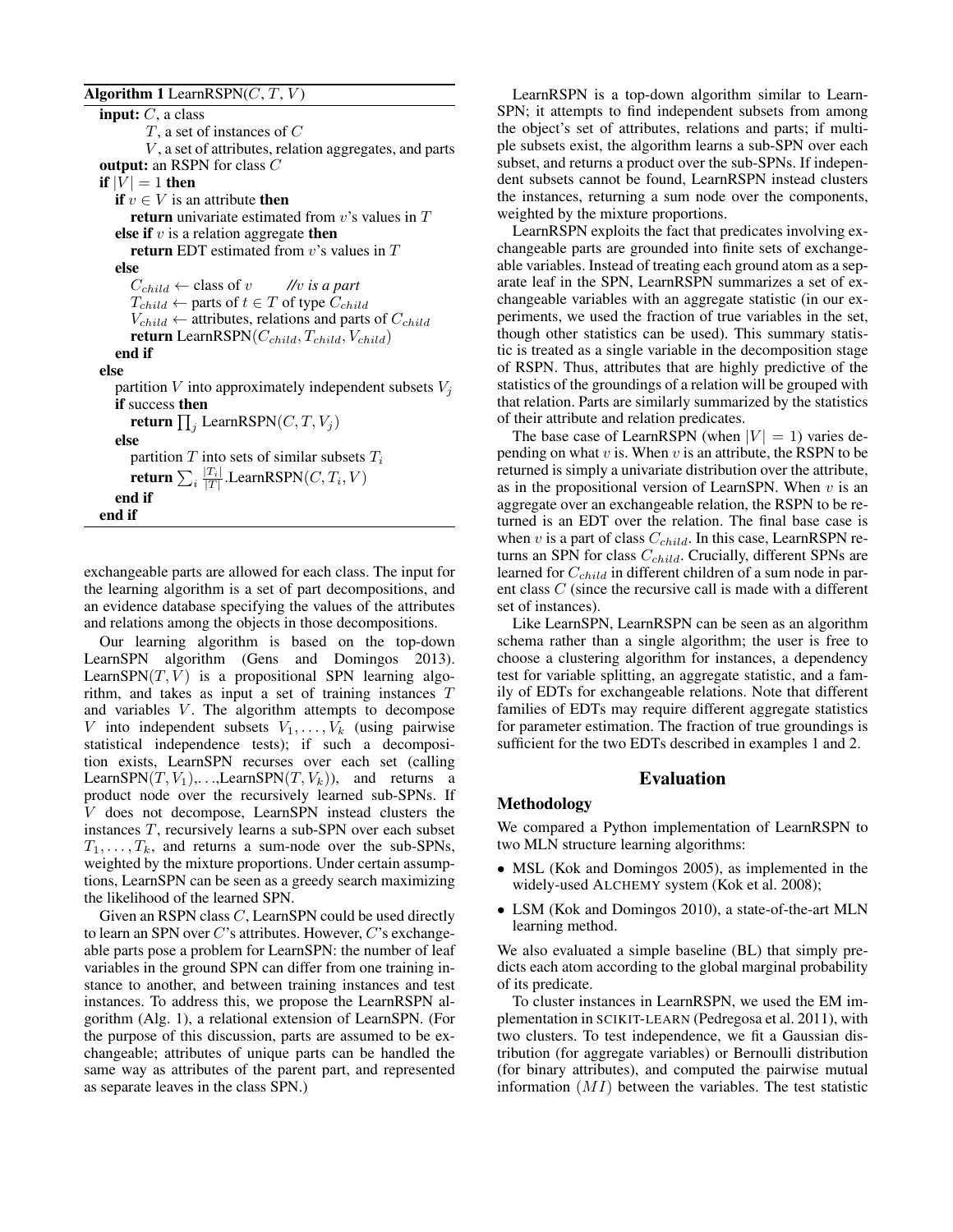```
class Area:
  exchangeable part Group
class Group:
  unique part Professor
  exchangeable part Student
  exchangeable part GroupPaper
  exchangeable part NonGroupPaper
  relation Author(Professor, GroupPaper)
  relation Author(Professor, NonGroupPaper)
  relation Author(Student, GroupPaper)
  relation Author(Student, NonGroupPaper)
class Professor:
  attribute Position_Faculty
  attribute Position_Adjunct
  attribute Position_Affiliate
class Student:
  attribute InPhase_PreQuals
  attribute InPhase_PostQuals
  attribute InPhase_PostGenerals
```
Figure 4: Part structure for UW-CSE domain.

used was  $G = 2N \times MI$  (N being the number of samples), which in the discrete case is equivalent to the G-test used by Gens and Domingos (2013). In this case, G's distribution is approximately chi-square. To discourage excessively finegrained decomposition during structure learning, we used a high threshold of 0.5 for the one-tailed p-value. For EDTs, we used the independent Bernoulli form, as described in example 1 in the main paper. All Bernoulli distributions were smoothed with a pseudocount of 0.1.

For MLN inference, we used the MC-SAT algorithm, the default choice in ALCHEMY 2.0, with the default parameters. For LSM, we used the example parameters in the implementation ( $N_{walks} = 10,000$ ,  $\pi = 0.1$ ; remaining parameters as specified by Kok and Domingos 2010).

We report results in terms of area under the precisionrecall curve (AUC; Davis and Goadrich 2006) and the average conditional marginal log-likelihood (CMLL) of test atoms. AUC is a prediction quality measure that is insensitive to the fraction of true negative atoms. CMLL directly measures the quality of the probability estimates. For LearnRSPN, we also report test set log-likelihood (LL) normalized by the number of queries, as an alternate measure of prediction quality. (ALCHEMY does not compute this quantity, since it is intractable for MLNs.) Unlike CMLL, LL captures the joint likelihood, rather than just the individual marginal likelihoods.

# UW-CSE

The UW-CSE database (Richardson and Domingos 2006) has been used to evaluate a variety of statistical relational learning algorithms. The dataset describes the University of Washington Computer Science & Engineering department, and includes advising relationships, paper authorships, etc.

The database is divided into five non-overlapping megaexamples, by research area.

To generate a part structure for this domain (fig. 4), we separated the people into one research group per faculty member, with students determined using the  $AdvisedBy$ and  $TempAdvisedBy$  predicates (breaking ties by number of coauthored papers). Publications are also divided among groups: each paper is assigned to the group of the professor who wrote it, voting by the number of student authors in the group in the event of a tie. The prediction tasks are to infer the roles of faculty (Professor, Associate Professor or Assistant Professor) and students (Pre-Quals, Post-Quals, Post-Generals), as well as paper authorships. The part structure is also made available to ALCHEMY in the form of predicates  $Has(Area, Group), Has(Group, Professor),$  $Has(Group, Student), Has\_Group(Group, Paper),$  and  $Has_N on Group (Group, Paper).$ 

We performed leave-one-out testing by area, testing on each area in turn using the model trained from the remaining four. 80% of the groundings of the query predicates were provided as evidence, and the task was to predict the remaining atoms. Table 1 shows the results on all five areas, and the average. The RSPN approach is orders of magnitude faster than the other systems, and significantly more accurate. Average training times in this domain are 9s (RSPN), 14,094s (MSL) and 1,620s (LSM).

# Social Network Link Prediction

Link prediction is a challenging statistical relational learning problem (Popescul and Ungar 2003; Taskar et al. 2003). The task is to predict missing links in a partially observed graph, taking into account observed attributes of the nodes.

We generated artificial social networks in the Friendsand-Smokers domain (Singla and Domingos 2008), using a generalization of the Barabási-Albert preferential attachment model (Barabási and Albert 1999). A network with  $N$ nodes is generated as follows:

- For some fraction  $p_{smokes} = 0.3$  of nodes x, set  $Smokes(x)$  to 'true', and set the remainder to 'false'.
- For each node, sample another node and create an undirected edge. In the basic Barabási-Albert model, the probability of choosing a node is proportional to its degree. To encourage homophily, we multiply the unnormalized probability of an edge by a factor of  $h_{smokes,smoker}$  = 100 for smoker-smoker edges, and  $h_{nonsmoker,nonsmoker}$  = 10 for edges between nonsmokers.
- Iterate, creating more edges for each node using the above distribution. We generate 2 or 3 edges (with equal probability) for each smoker node, and 1 or 2 edges for each non-smoker node.

This procedure results in graphs with small, dense communities of smokers, sparser communities of non-smokers, and relatively few links between smokers and non-smokers (fig. 5).

For training data, we generated five 100-person graphs. We tested on graphs of size ranging from 100 to 400 nodes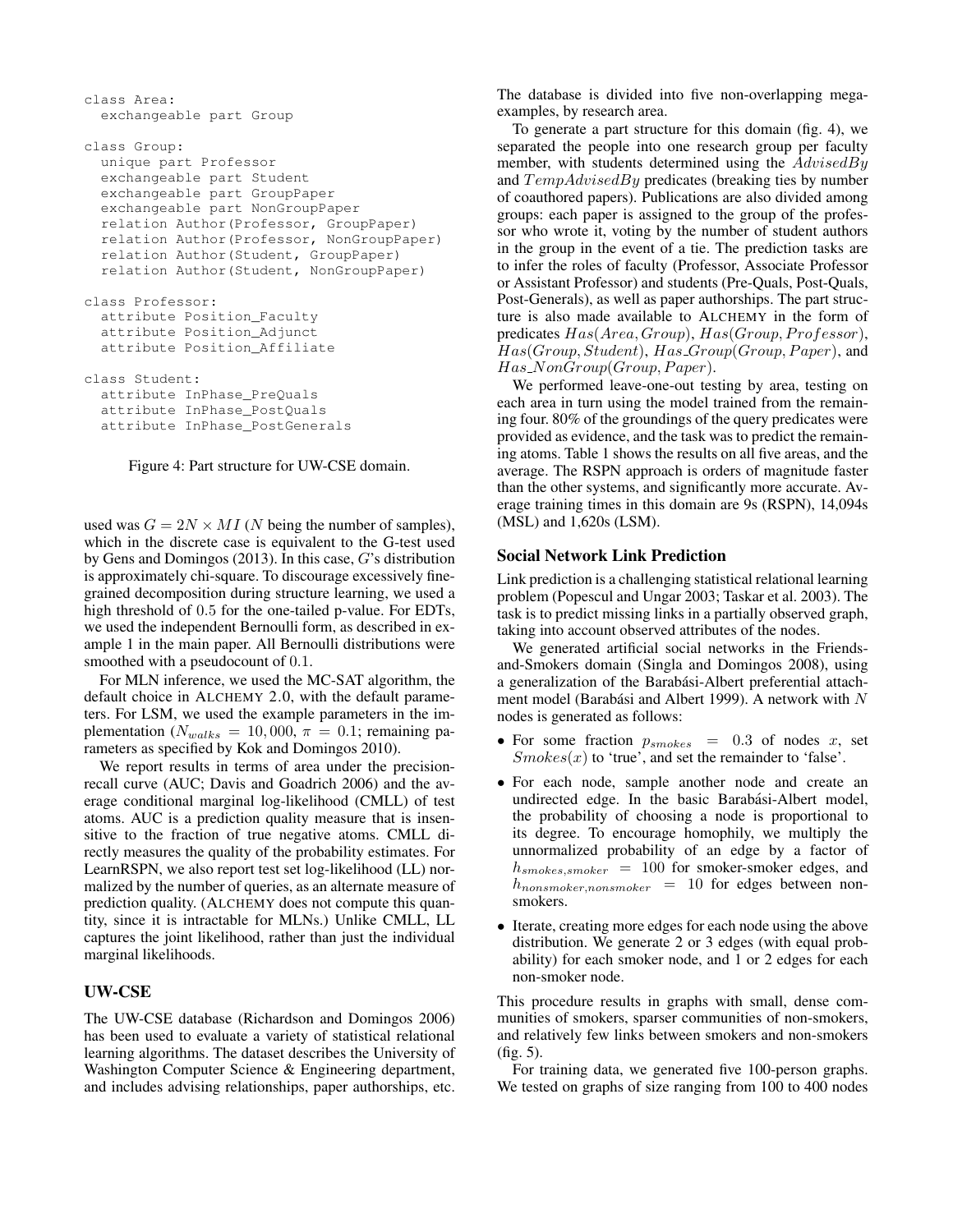Table 1: UW-CSE results.  $|Q|$  is the number of query atoms.

| Area           | Q    | Inference time (s) |      |      |             | <b>AUC-PR</b> |      |      |             | LL/ Q      |         |         |             |
|----------------|------|--------------------|------|------|-------------|---------------|------|------|-------------|------------|---------|---------|-------------|
|                |      | RSPN               | MSL  | _SM  | <b>RSPN</b> | <b>MSL</b>    | LSM  | BL   | <b>RSPN</b> | <b>MSL</b> | LSM     | BL      | <b>RSPN</b> |
| AI             | .414 | 0.10               | 7.18 | 5.32 | 0.71        | 0.36          | 0.29 | 0.36 | $-0.10$     | $-0.16$    | $-0.17$ | $-0.16$ | $-0.09$     |
| Graphics       | 171  | 0.03               | 0.82 | 0.50 | 0.80        | 0.59          | 0.38 | 0.35 | $-0.13$     | $-0.28$    | $-0.31$ | $-0.26$ | $-0.13$     |
| PL             |      | $0.01\,$           | 0.05 | 0.05 | 0.81        | 0.84          | 0.69 | 0.42 | $-0.46$     | $-0.81$    | $-0.84$ | $-0.80$ | $-0.45$     |
| <b>Systems</b> | .120 | $0.01\,$           | 8.81 | 4.33 | 0.75        | 0.76          | 0.25 | 0.28 | $-0.07$     | $-0.08$    | $-0.14$ | $-0.14$ | $-0.07$     |
| Theory         | 308  | 0.04               | 1.01 | 0.94 | 0.79        | 0.51          | 0.37 | 0.32 | $-0.11$     | $-0.29$    | $-0.21$ | $-0.20$ | $-0.10$     |
| Average        | 606  | 0.05               | 3.57 | 2.22 | 0.77        | 0.61          | 0.39 | 0.34 | $-0.17$     | $-0.32$    | $-0.33$ | $-0.31$ | $-0.17$     |

Table 2: Friends & Smokers link prediction results. N is the number of people in the network.

| N   | $\overline{Q}$ | Inference time (s) |            |           |      | AUC-PR |      |          |             | LL<br>Q    |         |         |             |
|-----|----------------|--------------------|------------|-----------|------|--------|------|----------|-------------|------------|---------|---------|-------------|
|     |                | RSPN               | <b>MSL</b> | SΜ        | RSPN | MSI.   | LSM  | BL.      | <b>RSPN</b> | <b>MSL</b> | LSM     | BL.     | <b>RSPN</b> |
| 100 | 2.000          | 0.10               | 25.31      | 8.11      | 0.22 | 0.08   | 0.02 | 0.02     | $-0.09$     | $-0.13$    | $-0.13$ | $-0.12$ | $-0.09$     |
| 200 | 8.000          | 0.34               | 202.14     | .29<br>51 | 0.16 | 0.03   | 0.01 | $0.01\,$ | $-0.05$     | $-0.54$    | $-0.06$ | $-0.07$ | $-0.05$     |
| 300 | 18.000         | 0.75               | 740.64     | 50.13     | 0.13 | 0.01   | 0.00 | $0.00\,$ | -0.04       | $-3.24$    | $-0.04$ | $-0.06$ | $-0.03$     |
| 400 | 32,000         | . . 29             | 753.14     | 330.92    | 0.13 | 0.00   | 0.00 | $0.00\,$ | -0.03       | $-6.10$    | $-0.04$ | $-0.05$ | $-0.02$     |



Figure 5: Sample 100-node social network. Red nodes are smokers.

(10,000 to 160,000 possible edges), to evaluate how well the structures learned by LearnRSPN generalize to megaexamples of different size.

At test time, all the Smoker labels and 80% of the Friendship edges are known; the prediction task is to infer the marginal probabilities of the remaining 20% of the graph edges.

An RSPN was trained with two classes: Network and  $Person. Network$  has both classes as exchangeable subparts. The part decompositions were generated using the Louvain method<sup>1</sup> (Blondel et al. 2008), and the resulting community structure was also made available to ALCHEMY in the form of  $Has(Network, Network)$  and  $Has(Network, Person)$  predicates.

Table 2 shows the inference time and accuracy of the three systems. Results are averaged over five runs. Figures in bold are statistically significant improvements over all other systems (using the sign test, with a p-value of 0.05). Average training times for the three systems are 168s (RSPN), 31,083s (MSL) and 105,018s (LSM).

This is an extremely challenging link prediction task, due to the sparsity of the domain, and the relatively weak dependence between a node's attributes and links. MSL's greedy structure learning fails to find formulas that either exploit the provided community structure or capture the relationship between a person's friendships and smoking habits. Additionally, the weights learned by MSL on 100-node networks become increasingly inappropriate as the network size changes. On larger graphs, MLNs become prone to predicting that everybody is friends, a known pathology in social network models. Nevertheless, MSL outperforms the baseline in the AUC metric, which corrects for sparsity. LSM avoids the above pathology, learning a model similar to the baseline. As in the UW-CSE domain, RSPNs greatly outperform the other systems in both speed and accuracy.

### Automated Debugging

We applied RSPNs to a fault localization problem. The task is to predict the location of the bug in a faulty program.

The test corpus consists of four short Python programming assignments from MIT edX introductory programming course (6.00x) (Singh, Gulwani, and Solar-Lezama 2013): oddTuples, derivatives, isWordGuessed and newtons method. We developed a suite of ten unit tests for each assignment, and identified ten buggy but syntactically valid responses to each question. (We filtered out submissions with multiple bugs, non-terminating loops, etc.) We manually annotated the location of the bug in each of the 40 programs in the corpus.

The corpus included several other programs, which were unusable for the following reasons:

- ate1 and biggest had a single example each.
- polynomials and getAvailableWords predominantly contained syntactic errors; we did not find examples that met the constraints above.

<sup>1</sup> http://perso.crans.org/aynaud/communities/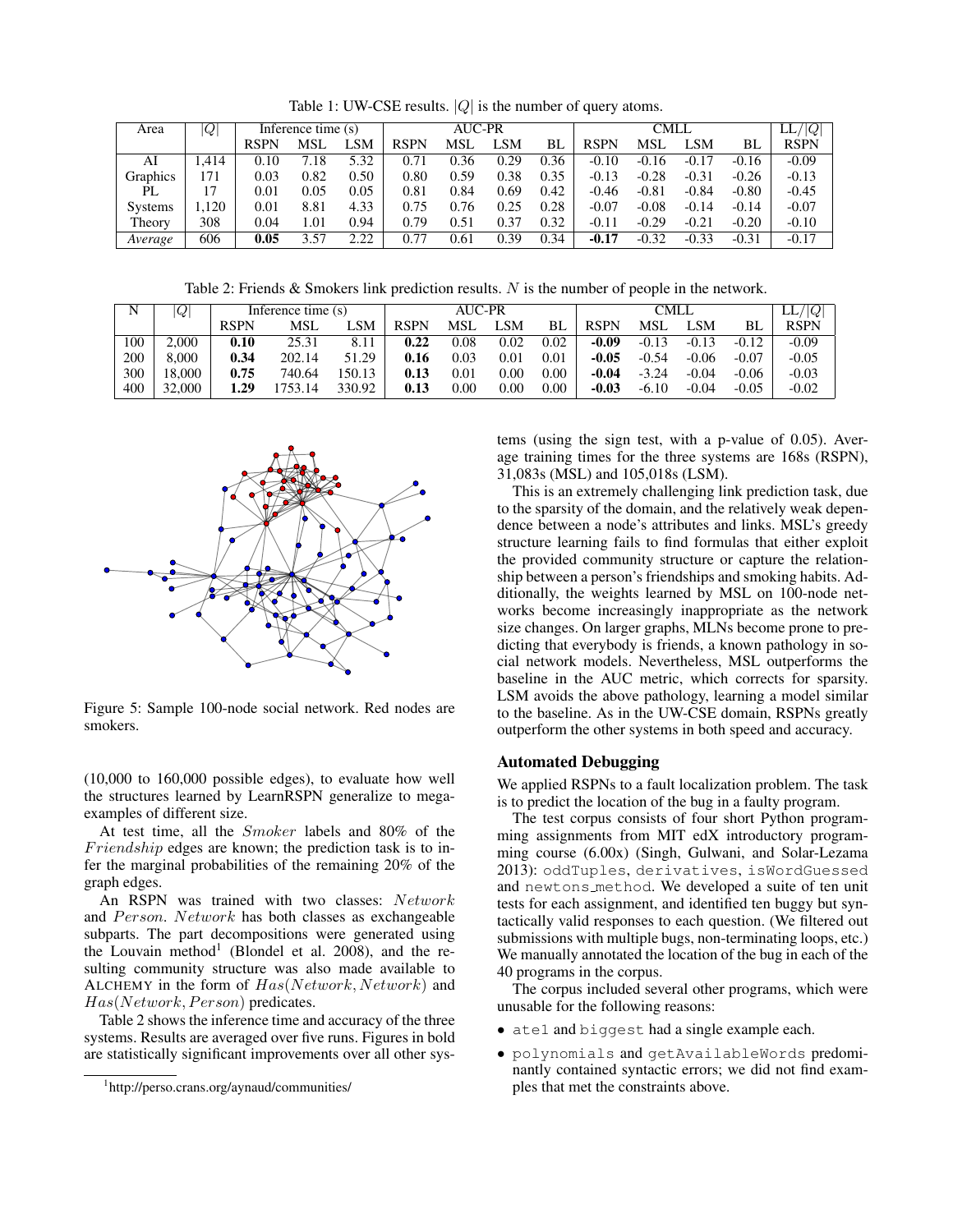Table 3: Fault localization results.

| Program        | Avg. LOC | Inference time (s) |            |             | Fraction skipped |               |      |             | Q <br>LL |         |         |             |
|----------------|----------|--------------------|------------|-------------|------------------|---------------|------|-------------|----------|---------|---------|-------------|
|                |          | <b>RSPN</b>        | <b>MSL</b> | <b>RSPN</b> | MSL              | TAR           | BI.  | <b>RSPN</b> | MSI      | TAR     | BL      | <b>RSPN</b> |
| oddTuples      | 10.9     | 0.004              | 0.030      | 0.66        | 0.63             | 0.80          | 0.58 | $-0.65$     | $-3.65$  | $-1.47$ | $-0.74$ | $-0.64$     |
| derivatives    | 15.3     | 0.005              | 0.055      | 0.66        | 0.54             | 0.53          | 0.47 | $-0.36$     | $-4.31$  | $-0.62$ | $-0.42$ | $-0.35$     |
| isWordGuessed  | 15.8     | 0.004              | 0.056      | 0.70        | 0.58             | 0.63          | 0.42 | $-0.49$     | $-3.35$  | $-0.57$ | -0.40   | $-0.41$     |
| newtons_method | 22.1     | 0.007              | 0.077      | 0.54        | 0.74             | $0.5^{\circ}$ | 0.47 | $-0.41$     | $-2.69$  | $-0.80$ | $-0.37$ | $-0.41$     |
| Average        | 16.5     | 0.005              | 0.055      | 9.64        | 0.62             | 0.62          | 0.48 | $-0.60$     | $-3.50$  | $-0.86$ | $-0.48$ | $-0.45$     |

```
class Program:
  exchangeable part IfStmt
  exchangeable part LoopStmt
  exchangeable part AtomicStmt
class IfStmt:
```

```
unique part Program
attribute Buggy
```

```
class LoopStmt:
  unique part Program
  attribute Buggy
```

```
class AtomicStmt:
  attribute Buggy
```
Figure 6: Part structure for debugging domain.

- hangman and simple hangman were interactive programs, incompatible with our automated testing environment.
- The predominant cause of failure in getGuessedWord was that the output string was formatted differently from our reference implementation.

The program parse tree provides the part structure. The parse tree is mapped to the part structure in fig. 6; this part structure is also provided to ALCHEMY as evidence. The aggregation used by LearnRSPN is simply a discrete variable indicating which class of statement is most common in the subprogram (IfStmt, LoopStmt, or AtomicStmt). This information is also provided as evidence to ALCHEMY. The systems were trained on three programs and tested on the fourth; reported results are averaged over the 10 buggy versions of each program.

In addition to MSL, we compared RSPNs to TARAN-TULA (TAR; Jones and Harrold 2005), a well-established fault localization approach. A common evaluation metric for fault localization systems is the fraction of program lines ranked lower than the buggy line. Higher scores indicate better localization. Ties in the line ranking are broken randomly. TARANTULA scores are computed in closed form from the coverage matrix. We also report the CMLL; for TARANTULA, this was computed by treating the suspiciousness score (which falls between 0 and 1) as a probability. As seen in table 3, RSPNs are competitive with both MSL and TARANTULA in ranking quality, and outperform them in CMLL. Average training times are 0.37s (RSPN) and 188s

(MSL).

### **Discussion**

SRL algorithms have been successfully applied to several problems, but the difficulty, cost and unreliability of approximate inference has limited their wider adoption. In practice, applying SRL methods to a new domain requires substantial engineering effort in choosing and configuring the approximate learning and inference algorithms. The expressiveness of languages like Markov logic is both a boon and a curse: although these languages can compactly represent sophisticated probabilistic models, they also make it easy for practitioners to unintentionally design models too complex even for state-of-the-art inference algorithms.

In the propositional setting, several approaches have been recently proposed for learning high-treewidth tractable models (Lowd and Domingos 2008, Gogate et al. 2010, Poon and Domingos 2011). To our knowledge, LearnRSPN is the first algorithm for learning high-treewidth tractable relational models. Empirically, LearnRSPN outperforms conventional statistical relational methods in accuracy, inference time and training time.

A limitation of RSPNs is that they require a known, fixed part decomposition for all training and test mega-examples. Applying RSPNs to a new domain does require the user to specify the part decomposition; this is analogous to specifying the relational structure in PRMs. Many domains have a natural part structure that can be exploited (like the UW-CSE and debugging domains); in other cases, part structure can be created using existing graph-cut or community detection algorithms (as in our link prediction experiments). An important direction for future work is to develop an efficient, principled method of finding part structure in a database.

## Acknowledgments

This research was partly funded by ARO grant W911NF-08- 1-0242, ONR grants N00014-13-1-0720 and N00014-12-1- 0312, and AFRL contract FA8750-13-2-0019. The views and conclusions contained in this document are those of the authors and should not be interpreted as necessarily representing the official policies, either expressed or implied, of ARO, ONR, AFRL, or the United States Government.

### References

Amer, M. R., and Todorovic, S. 2012. Sum-product networks for modeling activities with stochastic structure. In *Proceedings of CVPR*.